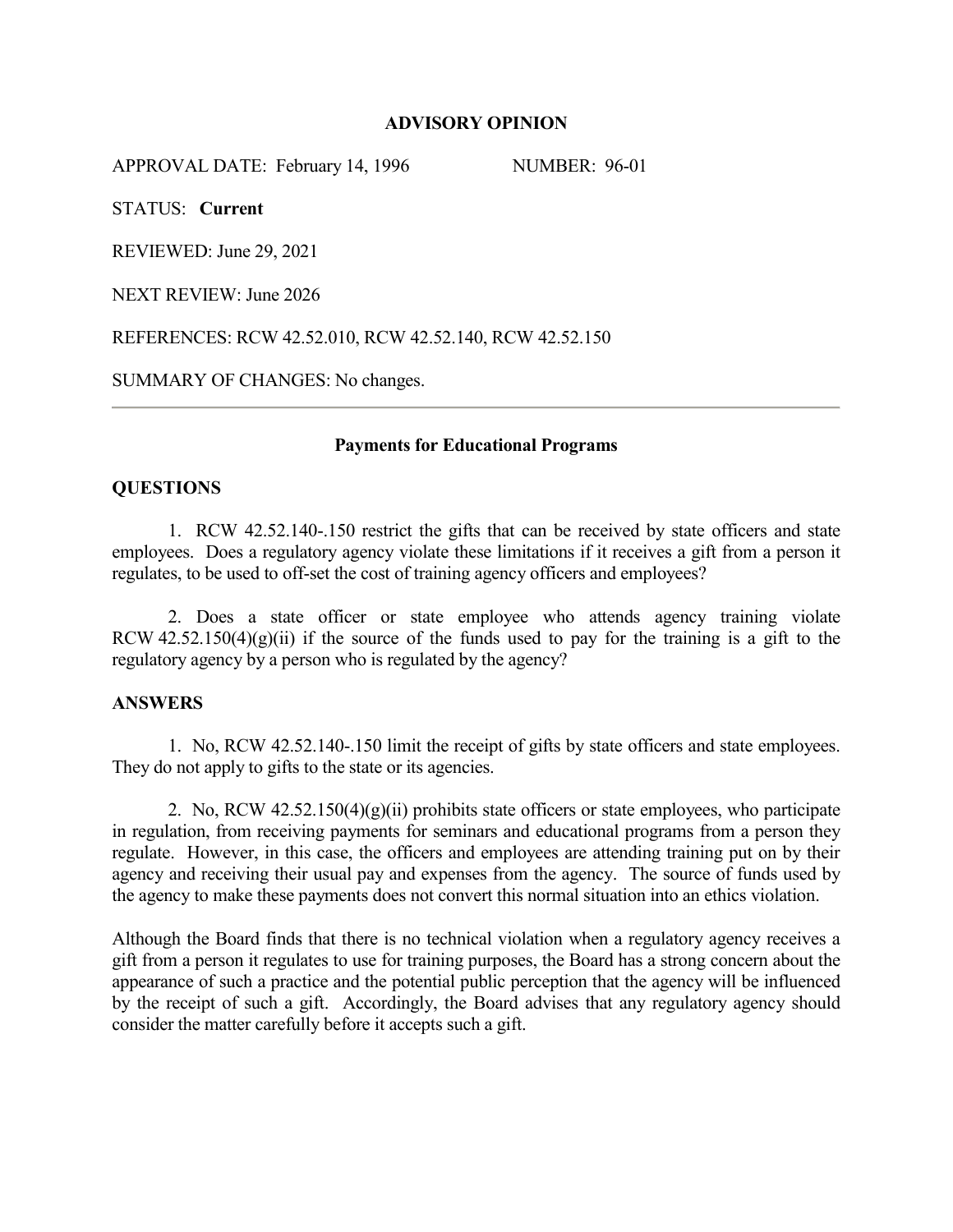#### **ANALYSIS**

Questions 1 and 2 concern the receipt of gifts. RCW 42.52.010(9) defines gift to mean "anything of economic value for which no consideration is given". Gift does not include:

 (f) Payment of enrollment and course fees and reasonable travel expenses attributable to attending seminars and educational programs sponsored by a bona fide nonprofit professional, educational, or trade association, or charitable institution. . . .

RCW 42.52.010(9)(f).

RCW 42.52.140 provides:

 No state officer or state employee may receive, accept, take, seek, or solicit, directly or indirectly, any thing of economic value as a gift, gratuity, or favor from a person if it could be reasonably expected that the gift, gratuity, or favor would influence the vote, action, or judgment of the officer or employee, or be considered as part of a reward for action or inaction.

(Emphasis added)

RCW 42.52.150 provides in part:

 (1) No state officer or state employee may accept gifts, other than those specified in subsections (2) and (5) of this section, with an aggregate value in excess of fifty dollars from a single source in a calendar year or a single gift from multiple sources with a value in excess of fifty dollars. . . .

. . .

 (4) Notwithstanding subsections (2) and (5) of this section, a state officer or state employee of a regulatory agency . . . who participates in those regulatory . . . matters may receive, accept, take, or seek, directly or indirectly, only the following items from a person regulated by the agency or from a person who seeks to provide goods or services to the agency:

. . .

 (g) Those items excluded from the definition of gift in RCW 42.52.010 except:

. . .

 (ii) Payment for seminars and educational programs sponsored by a bona fide nonprofit professional, educational, or trade association, or charitable institution[.]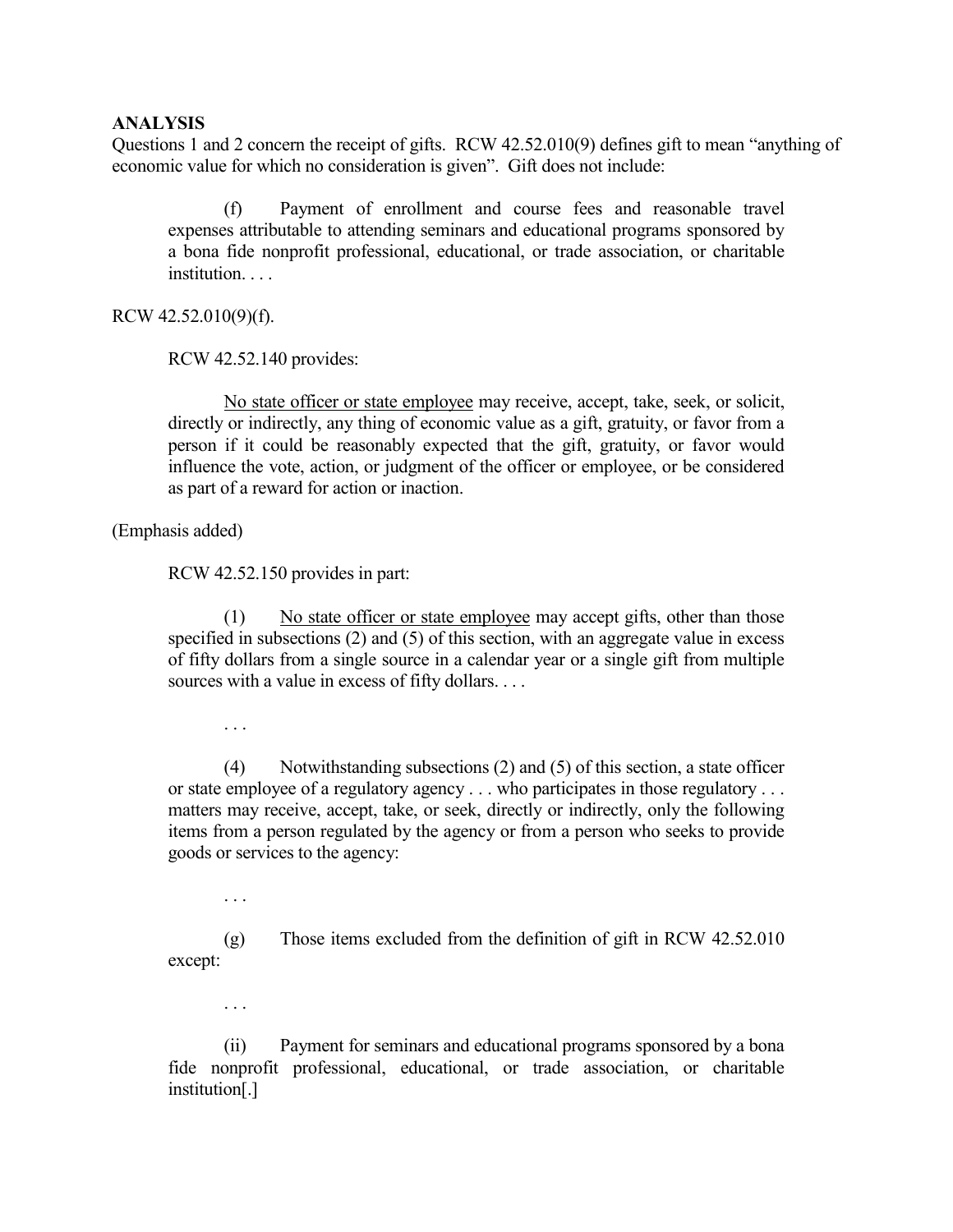# (Emphasis added)

The limitation on acceptance of gifts in RCW 42.52.140-.150(4)(g)(ii) applies to "state officers" and "state employees". These terms are defined in the law. RCW 42.52.010(19) defines state officer to include "every person holding a position of public trust in or under an executive, legislative, or judicial office of the state". RCW 42.52.010(18) defines state employee to mean "an individual who is employed by an agency in any branch of state government".

In other words, the restrictions in RCW 42.52.140-.150(4)(g)(ii) apply to the people who work for state agencies. The restrictions do not apply to the agency itself.<sup>[1](#page-2-0)</sup> This is confirmed by the fact that the law provides a separate definition for agency in RCW 42.52.010(1) to include:

[A]ny state board, commission, bureau, committee, department, institution, division, or tribunal in the legislative, executive, or judicial branch of state government. "Agency" includes all elective offices, the state legislature, those institutions of higher education created and supported by the sate government, and those courts that are parts of state governments.

Thus, an agency, itself, cannot violate RCW 42.52.140-.150(4)(g)(ii). Accordingly, the answer to Ouestion 1 is "no".<sup>[2](#page-2-1)</sup>

The second question asks if agency officers and employees who attend training violate RCW  $42.52.150(4)(g)(ii)$  if the source of the funds the agency uses to pay for the training comes from a gift from a person regulated by the agency. Under this question, the officers and employees receive their regular pay from the agency. If they have travel or other expenses, they file the usual claim for expenses with the agency pursuant to state law and are paid by the agency. The training itself is paid for by the agency and the attendance of the officers and employees is part of their work.

In other words, from the point of view of the officer or employee, it is nothing more than regular agency training. We do not believe that this ordinary situation is converted into an ethical violation on the part of officers and employees attending training simply because of the source of the funds the agency uses to pay for the training. Indeed, from the point of view of the officer or employee, it seems unlikely that any payment from the agency meets the definition of the term gift. RCW

<span id="page-2-0"></span><sup>&</sup>lt;sup>1</sup> This question asks about receipt of gifts by an agency. RCW 42.52.140-.150(4) also apply to state officers and employees who seek or solicit gifts. An officer or employee who solicits a gift to the agency may violate these provisions, even though receipt of the gift by the agency does not.

<span id="page-2-1"></span><sup>&</sup>lt;sup>2</sup> Although we conclude that the receipt of a gift by a regulatory agency does not violate RCW 42.52.140-.150(4)(g)(ii), we express no opinion about the authority of agencies to accept gifts in the first place. An administrative agency may only do the things it has the statutory authority to do. Thus, there may be a question of whether a specific agency has the statutory authority to accept a gift in the first place. There is also a question of whether the agency, having accepted the gift, may use the funds for any particular purpose such as training. These questions fall outside of chapter 42.52 RCW and are beyond the authority of the Executive Ethics Board.